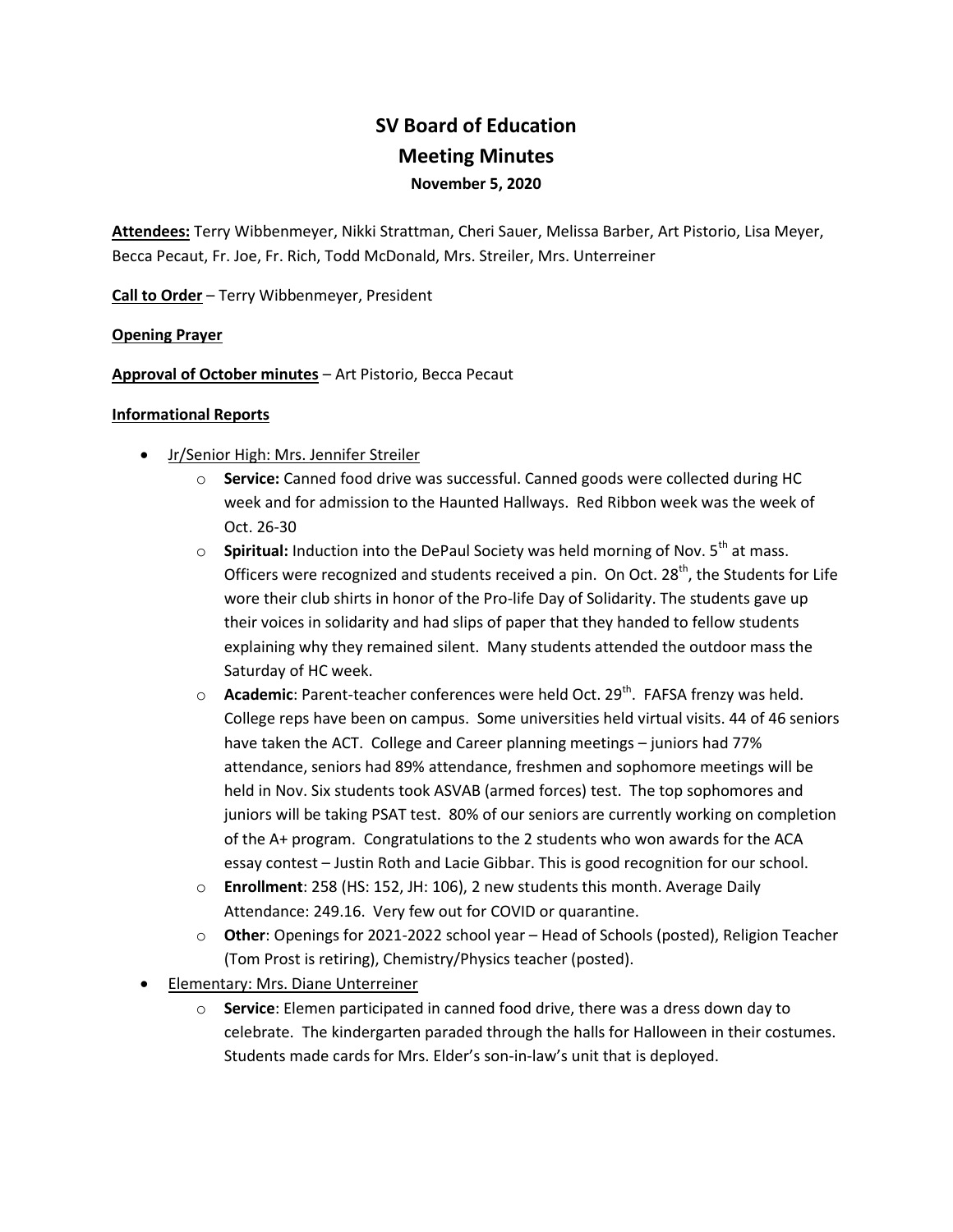- o **Spiritual:** Armor of God bible quotes are shared daily. Daily dynamic catholic reflection is shared daily at lunchtime. Sixth grade will have Day of Recollection on Nov. 6. Reconciliation parent meetings will be Nov.  $9<sup>th</sup>$  and  $10<sup>th</sup>$  at 7 pm.
- o **Academic**: Mrs. Wengert has awarded Star Readers to 3 students from Mrs. Baer's classroom. Bonnie Comte presented Safe Touch class via video. Classroom teachers completed Safe Touch program by Oct. 23<sup>rd</sup>. First quarter ended Oct. 23<sup>rd</sup> and parentteacher conferences were held Oct. 29<sup>th</sup>.
- o **Professional Development**: First virtual professional development day was held Oct. 30<sup>th</sup>. St. Louis Counseling put together several videos on self-care due to COVID uncertainty.
- **Enrollment:** 239 (Pre-K 6<sup>th</sup> grade), Average Daily Attendance: 218. Three new students this month to elementary and 2 more to pre-K.
- o **Extra-curricular**: Elementary students wore red shirts in honor of Red Ribbon week. Students participating in the play ("A Race to the Sky") continue to practice but the play will be postponed to late spring. Tornado drill was held Nov.  $4<sup>th</sup>$ . The Christmas band concert will be held at church in 2 separate groups on Dec  $6<sup>th</sup>$ . The K-4 Christmas concert will be held in the gym on Dec.  $10^{\text{th}}$ . Operation Christmas Child is underway.
- PSR: Mrs. Emily Hager
	- o **Service:** The 8<sup>th</sup> grade students will hand out prayer petition slips for those making sacraments after mass the weekend of Nov 21-22. The PSR students are currently participating in Weekly Acts of Kindness.
	- $\circ$  **Spiritual:** 1<sup>st</sup> grade is participating in the Traveling Mary program. 4<sup>th</sup> grade received Reconciliation Oct. 21,  $5<sup>th</sup>$  grade received Reconciliation Nov. 4. Sacrament meeting for  $2^{nd}$  grade are scheduled for Nov 9<sup>th</sup> and 10<sup>th</sup> at 7 pm in the church gathering space.
	- o **Academic**: All safe touch lessons were completed. Due to increase of COVID cases at PES/PHS, the classrooms were fogged and desks were cleaned after class on Nov  $4<sup>th</sup>$ . This will be evaluated weekly. One  $8<sup>th</sup>$  grade student is attending class via ZOOM because s/he is high risk. All homeschool students (currently 50) are completing all assessments on time.
	- o **Enrollment**: 200 in-person, 50 home-schooled, 1 ZOOM (251).

# **Action Items**

- **Review/discuss COVID policy (if any):** No real issues. Students are becoming lax on wearing masks so parents need to enforce and encourage masks. Discipline action may occur if students do not follow rules. DESE is now paying for all school lunches so the temporary added cost of 25 cents per lunch to help offset the to-go containers (at the HS/JH) and extended hours (elementary) was only active for 1 week.
- **Review tuition data**: Todd M. printed off data of tuition costs, enrollment numbers, school salaries, and family data. Board members were asked to review and come to Dec meeting with questions and ideas. Fr. Joe requests that several board members volunteer to be on a subcommittee to formulate a plan and goals for tuition.